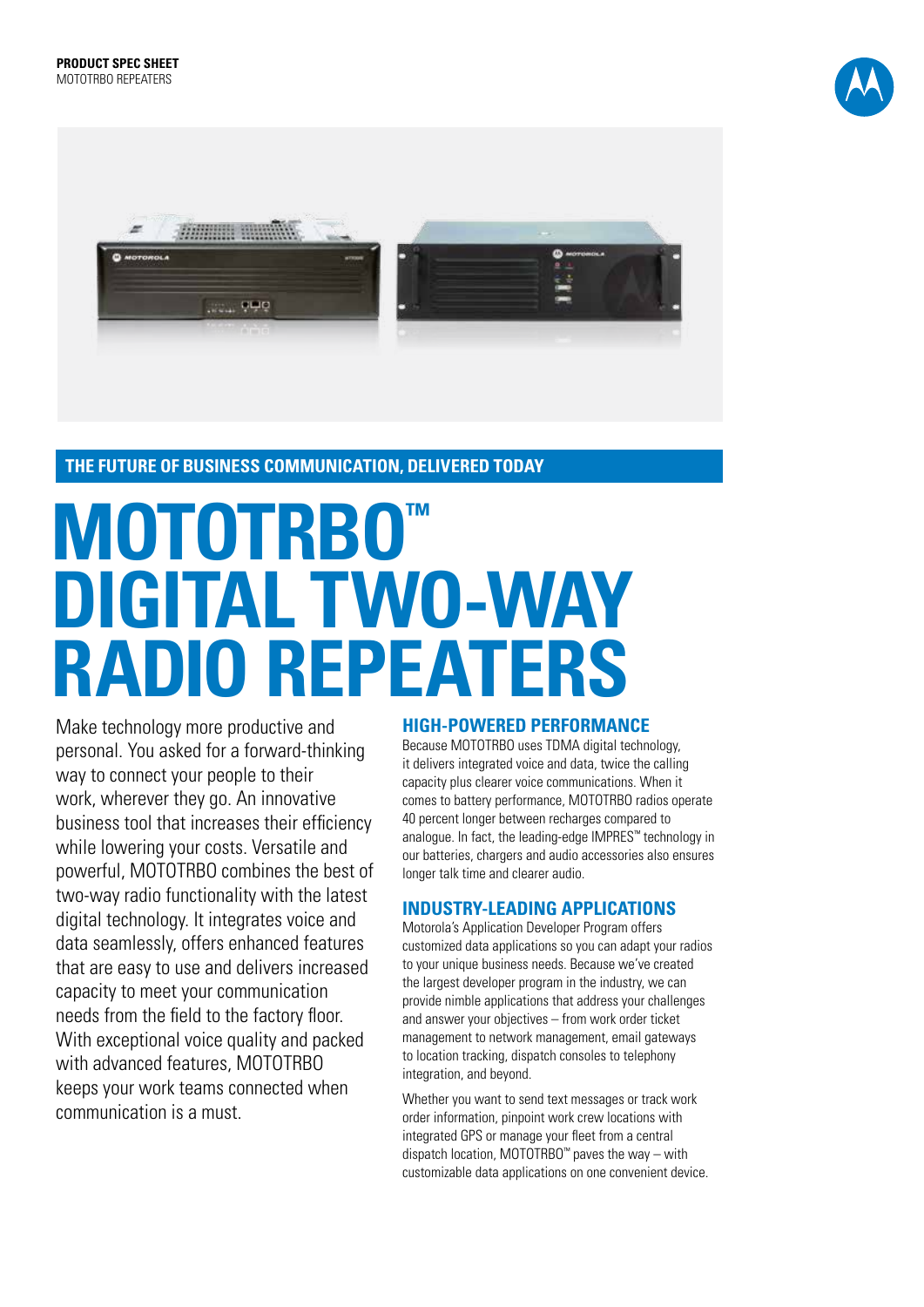### **ADDED FUNCTIONALITY**

MOTOTRBO offers added functionality, enhanced call signalling, basic and enhanced privacy-scrambling, option board expandability and compatibility with SCADA solutions for utility and public service monitoring and alarms. Plus digital telephone interconnect capability to enable communication between radios and landline or mobile phones as well as a Transmit Interrupt suite – with voice interrupt, emergency voice interrupt or data over voice interrupt – to prioritize critical communication the moment you need it.

### **EXPANDED CAPACITY AND COVERAGE**

Your workforce is hard at work every day – picking up loads, making road repairs, providing security, responding to guest requests or restoring power after a storm. That's why you need the proven performance of MOTOTRBO radio systems for non-stop communication no matter the size of your work force, no matter where they go.

MOTOTRBO's IP Site Connect helps to dramatically improve customer service and productivity by using the Internet to extend coverage to create a wide area network, enhance single site coverage or link geographically dispersed locations. Capacity Plus single-site trunking

expands capacity to over 1,000 users without having to add new frequencies. Linked Capacity Plus combines the expanded capacity of Capacity Plus with the wide area coverage of IP Site Connect, delivering a high capacity, wide area, and cost effective multi-site trunking solution. So whether you want coverage at a single site or across multiple ones, MOTOTRBO can be scaled to your business and budget

## **MIGRATE AT YOUR OWN PACE**

Keeping operations running smoothly during a change in communication systems is vital to your business. It's easy to migrate to digital with MOTOTRBO because radios operate in analogue and digital mode while the dynamic mixed mode repeater functionality streamlines automatic switching between analogue and digital calls. So you can begin using MOTOTRBO radios and repeaters on your existing analogue system, and when your time and budget allow you can begin migrating to digital at your own pace.

### **RELIABLE DURABILITY**

MOTOTRBO repeaters are backed by a two-year Standard Warranty.

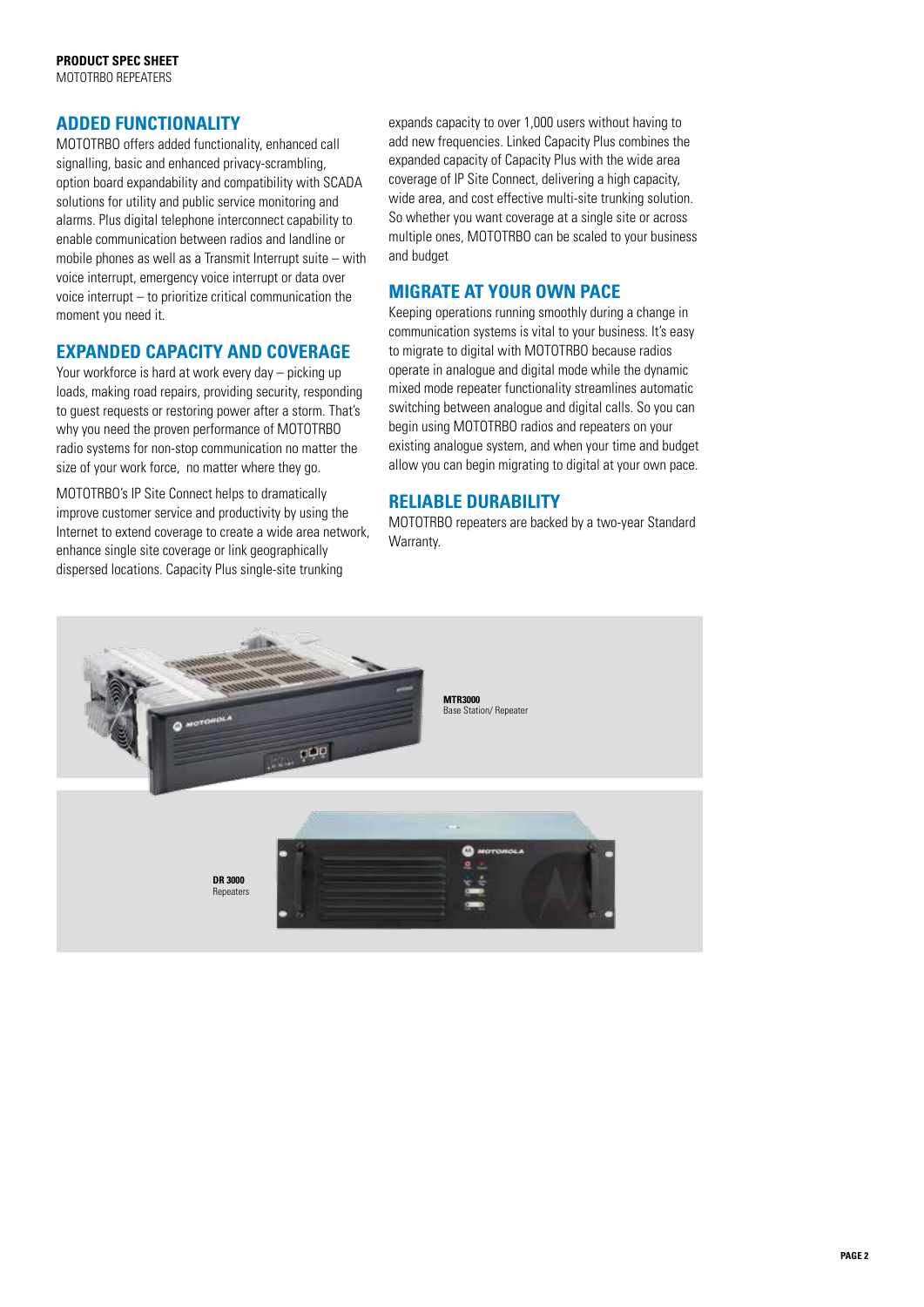#### **PRODUCT SPEC SHEET**

mtr3000 Base station/repeater specification

| <b>GENERAL SPECIFICATIONS</b>      |                                                  |            |
|------------------------------------|--------------------------------------------------|------------|
|                                    | <b>VHF</b>                                       | <b>UHF</b> |
| Number of Frequencies              | Up to 16                                         |            |
| Modulation                         | FM & 4FSK                                        |            |
| Frequency Generation               | Synthesized                                      |            |
| Channel Spacing Analogue / Digital | 12.5 kHz, 25 kHz / 12.5 kHz (6.25e compliant)    |            |
| Mode of Operation                  | Simplex / Semi-Duplex / Duplex                   |            |
| Temperature Range                  | $-30^{\circ}$ C to +60 $^{\circ}$ C              |            |
| Antenna Connectors                 | Transmit and Receive, Type "N" Female            |            |
| AC Operation                       | 85-264 VAC, 47-63 Hz                             |            |
| DC Operation                       | 28.6 VDC (25.7-30.7 VDC full rated output power) |            |
| Dimensions                         | 133 mm H x 483 mm W x 419 mm L                   |            |
| Weight                             | 19 kg                                            |            |
|                                    |                                                  |            |

| <b>INPUT CURRENT</b> |                                                                                            |  |  |
|----------------------|--------------------------------------------------------------------------------------------|--|--|
| 100 W Standby        | 0.4A (220 V AC) / 0.8A (typical) (28 V DC)                                                 |  |  |
| 100 W Transmit       | 1.9A (220 V AC) / 12.2A (typical) (28 V DC)<br>1.8A (220 V AC) / 11.5A (typical) (28 V DC) |  |  |

| <b>RECEIVER</b>                                            |                                                                                                |                                                 |  |
|------------------------------------------------------------|------------------------------------------------------------------------------------------------|-------------------------------------------------|--|
| Frequencies                                                | 136-174 MHz                                                                                    | 403-470 MHz                                     |  |
| Selectivity (TIA603) 25 kHz / 12.5 kHz                     | 80 dB (90 dB typical) / 75 dB (82 dB typical)                                                  | 80 dB (86 dB typical) / 75 dB (78 dB typical)   |  |
| Selectivity (TIA603D) 25 kHz / 12.5 kHz                    | 80 dB (90 dB typical) / 50 dB (60 dB typical)<br>75 dB (85 dB typical) / 45 dB (60 dB typical) |                                                 |  |
| Analogue Sensitivity 12dB SINAD                            | 0.30 uV (0.22 uV typical)                                                                      |                                                 |  |
| Digital Sensitivity 5% BER                                 | 0.30 uV (0.20 uV typical)                                                                      |                                                 |  |
| Signal Displacement Bandwidth<br>25 kHz / 12.5 kHz         | 2 kHz / 1 kHz                                                                                  |                                                 |  |
| Intermodulation Rejection 25 kHz and 12.5 kHz              | 85 dB                                                                                          |                                                 |  |
| Spurious and Image Response Rejection                      | 85 dB (typical 95 dB)                                                                          |                                                 |  |
| Audio Response                                             | +1,-3 dB from 6 dB per octave de-emphasis;<br>300-3000 Hz referenced to 1000 Hz at line output |                                                 |  |
| Audio Distortion                                           | Less than 3% (1% typical) at 1000 Hz, 60% RSD                                                  | Less than 3% (1.5% typical) at 1000 Hz, 60% RSD |  |
| Line Output                                                | 330 mV (RMS) @ 60% RSD                                                                         |                                                 |  |
| FM Hum and Noise (750 µs de-emphasis)<br>25 kHz / 12.5 kHz | 50 dB nominal / 45 dB nominal                                                                  | 50 dB nominal / 40 dB nominal                   |  |
| RF Input Impedance                                         |                                                                                                | 50 Ohms                                         |  |

| <b>TRANSMITTER</b>                                                  |                                                                                                                                          |             |
|---------------------------------------------------------------------|------------------------------------------------------------------------------------------------------------------------------------------|-------------|
| Frequencies                                                         | 136-174 MHz                                                                                                                              | 403-470 MHz |
| Power Output (Continuous Duty)                                      | 8-100 watts                                                                                                                              |             |
| Electronic Bandwidth                                                | Full Band                                                                                                                                |             |
| Output Impedance                                                    | 50 Ohms                                                                                                                                  |             |
| Intermodulation Attenuation                                         | 55 dB                                                                                                                                    |             |
| Maximum Deviation (RSD) 25 kHz / 12.5 kHz                           | $\pm 5$ kHz / $\pm 2.5$ kHz                                                                                                              |             |
| Audio Sensitivity                                                   | 60% RSD @ 80 mV RMS                                                                                                                      |             |
| Spurious and Harmonic Emissions Attenuation                         | 90 dB                                                                                                                                    |             |
| FM Hum and Noise (750 µs de-emphasis)<br>25 kHz / 12.5 kHz          | 50 dB nominal, 45 dB nominal                                                                                                             |             |
| <b>Frequency Stability</b><br>(for temperature and aging variation) | 1.5 PPM/External Ref (optional)                                                                                                          |             |
| Audio Response                                                      | +1,-3 dB from 6 dB per octave pre-emphasis;<br>300-3000 Hz referenced to 1000 Hz at line output                                          |             |
| Audio Distortion                                                    | Less than 3% (1% typical) at 1000 Hz; 60% RSD 30 kHz                                                                                     |             |
| <b>Emission Designators</b>                                         | FM Modulation: 12.5 kHz: 11K0F3E; 25 kHz: 16K0F3E<br>4FSK Modulation: 12.5 kHz - Data Only: 7K60FXD;<br>12.5 kHz - Data & Voice: 7K60FXE |             |

Specifications per TIA/EIA 603D unless otherwise noted<br>Product meets ETSI 300-086 & ETSI 300-113<br>CE Marked; RoHS compliant; UL Listed<br>Digital Protocol ETSI 102 361-1 , -2, -3; AMBE +2™ Vocoder<br>Specifications subject to cha